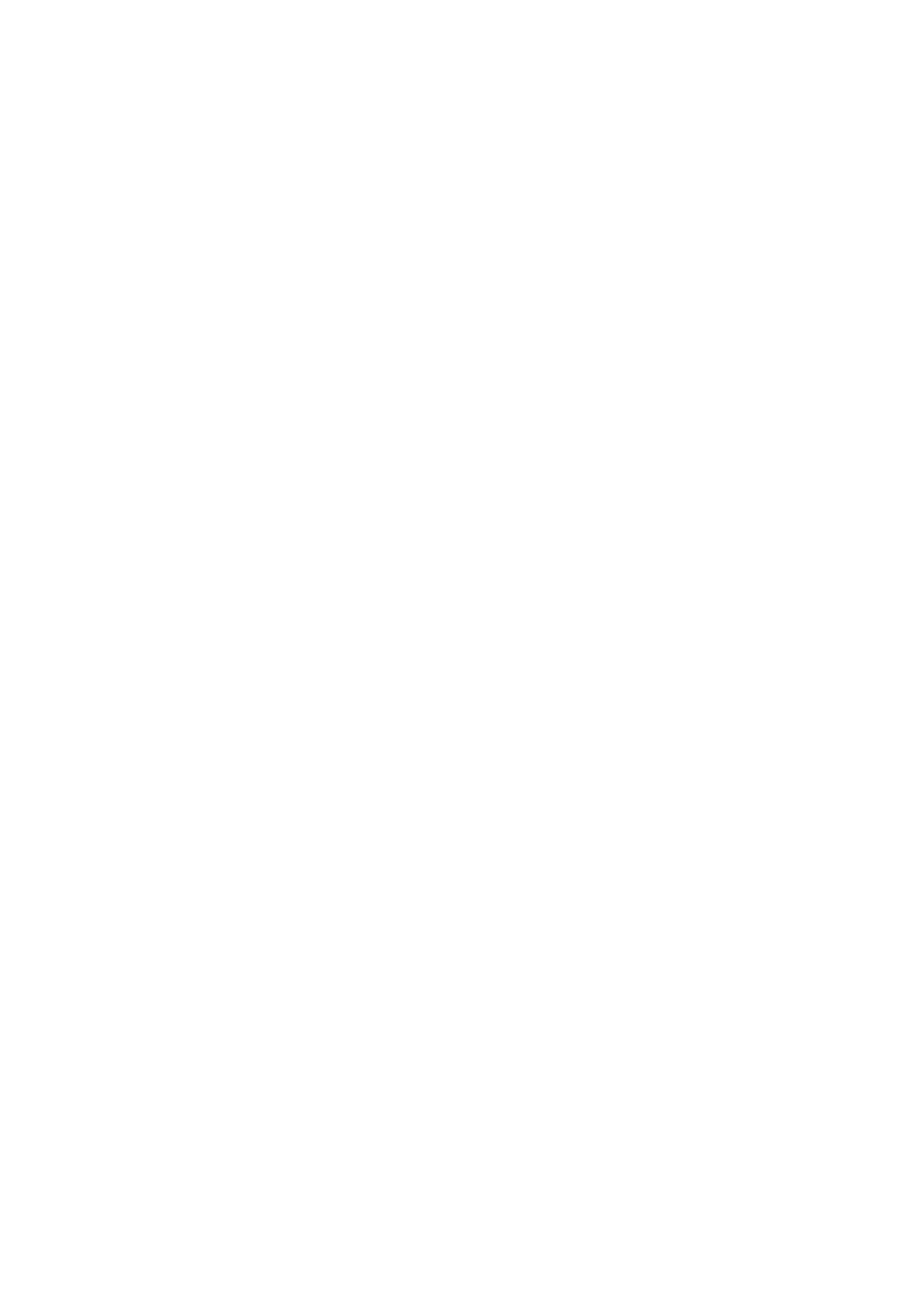# **Contents**

| $\mathbf{1}$   |       |  |
|----------------|-------|--|
|                |       |  |
| $\overline{2}$ |       |  |
|                | 2.1   |  |
|                |       |  |
| 3              |       |  |
| 4              |       |  |
|                |       |  |
|                | 4.1.1 |  |
|                | 4.1.2 |  |
|                | 4.1.3 |  |
|                | 4.1.4 |  |
|                |       |  |
| 5              |       |  |
|                | 5.1   |  |
|                |       |  |
| 6              |       |  |
| 7              |       |  |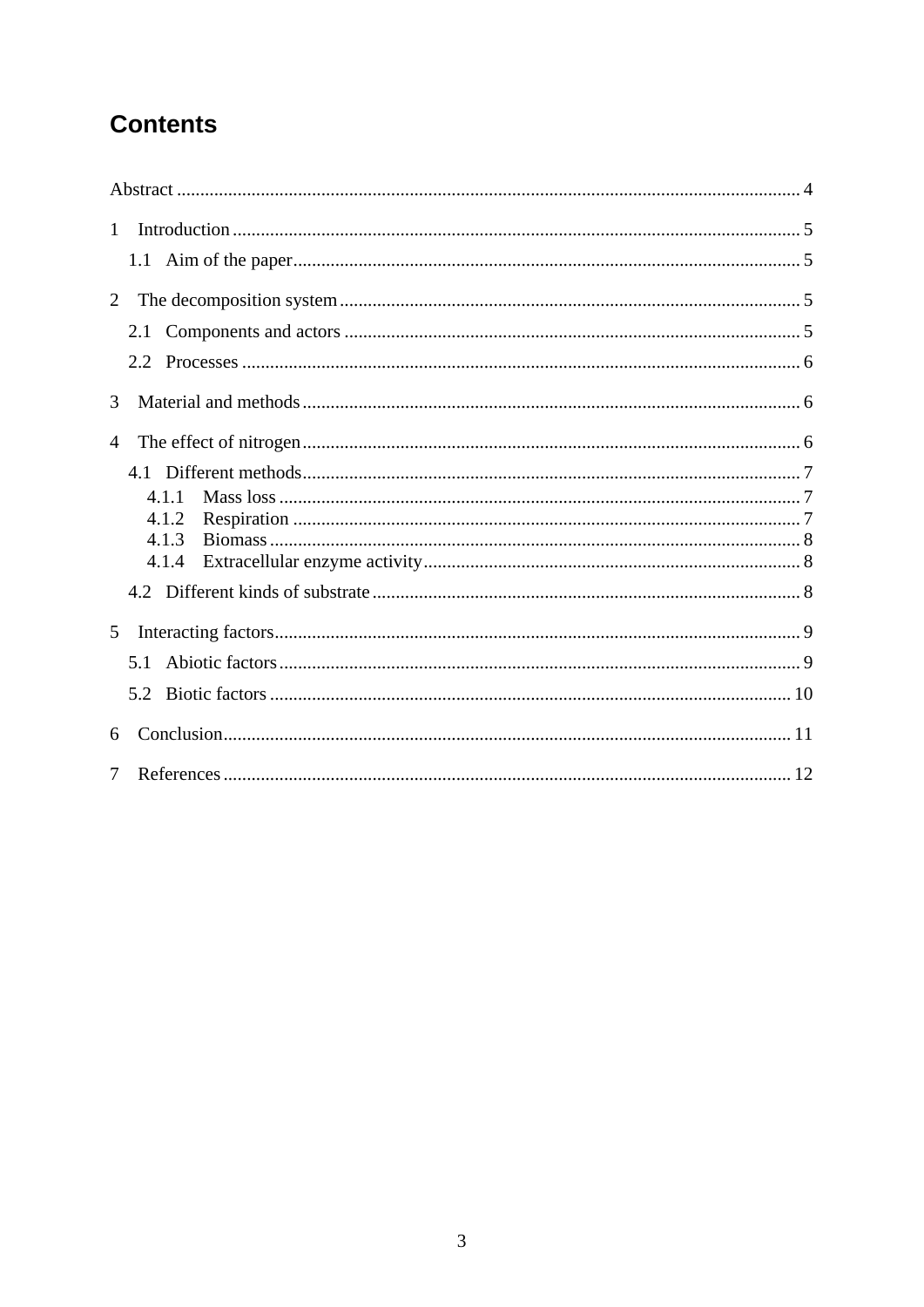# <span id="page-3-0"></span>**Abstract**

The decomposition system is an important part of terrestrial ecosystems and as such regulated by several factors that are more or less well understood. One of the factors least understood is how decomposition is affected by increased nitrogen deposition. In view of the increased nitrogen deposition of large areas during the last 50 years and an interest in large-scale nitrogen fertilization of forests it has become important to better understand this factor.

In this paper a short description of the decomposition system is given. I also did a literature review of published studies that have examined effects of added nitrogen on decomposition, especially effects on mass loss, microbial respiration, microbial biomass and extracellular enzyme activity. The reported results are conflicting. Overall, the most frequent observation was a zero-effect of nitrogen addition and a smaller, but almost equal, number of reports demonstrated increasing and decreasing rates of decomposition.

I have tried to identify factors that could have interacted with the added nitrogen and caused the variability in effects. Possible interacting factors were: climate, nitrogen source, level of ambient nitrogen deposition, length of measurement period, frequency of nitrogen application, availability of other nutrients, litter quality and change in decomposer properties. The most likely candidate explaining the diverging results seems to be the length of the observation period and if the substrate was litter or soil organic matter. Decomposition over short periods of litter was generally stimulated by nitrogen addition whereas the respiration from soil organic matter rather decreased.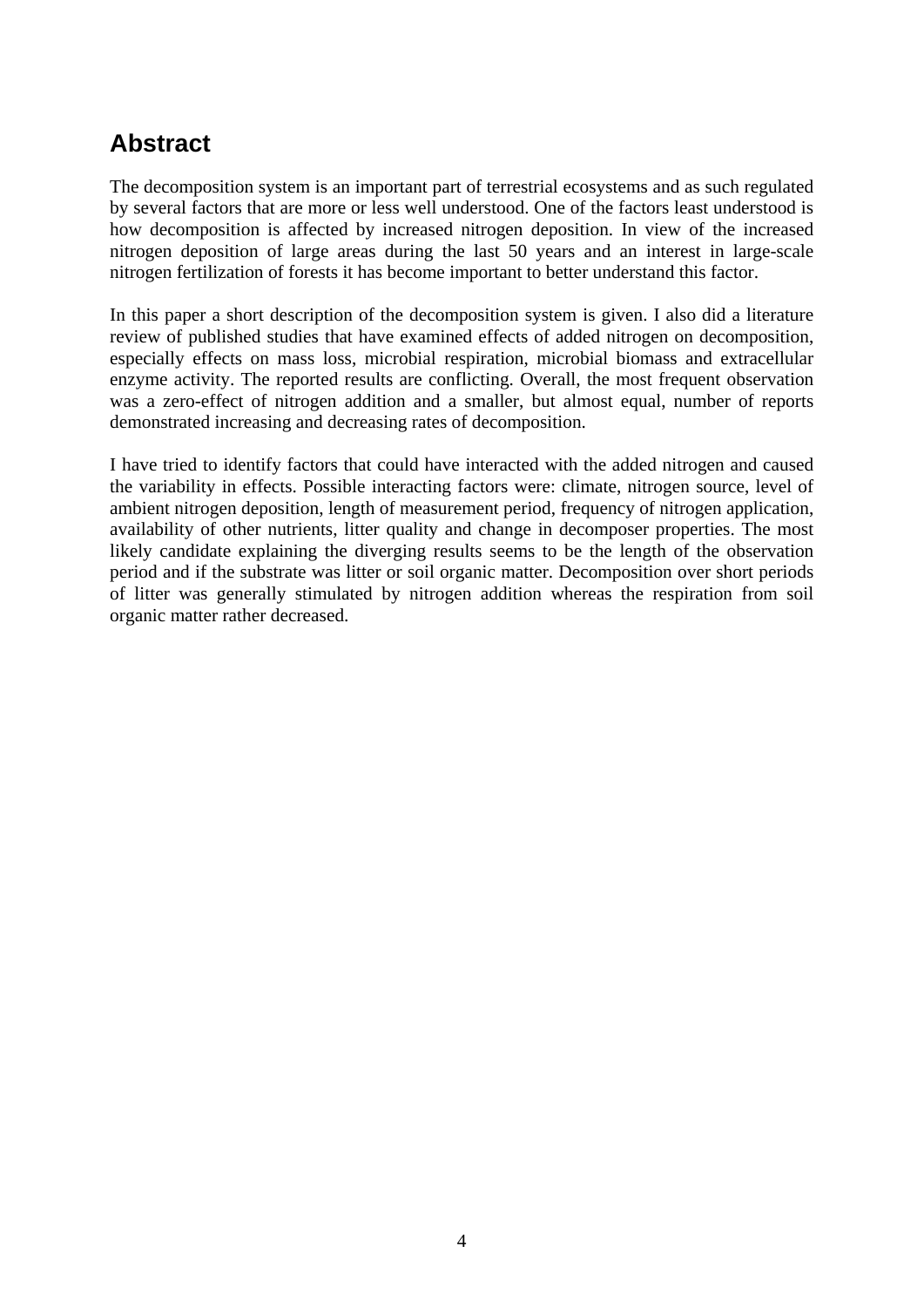# <span id="page-4-0"></span>**1 Introduction**

Although the processes of decomposition may not be readily seen by the human eye they play a significant role in the functioning of ecosystems. Without decomposition there would not be any recycling of nutrients within the ecosystem. Some nutrients would still come from the weathering of parent rocks and deposition but these sources would not be sufficient to sustain the primary production at the prevailing level. The conversion of an element from organic to inorganic form, *mineralisation*, is therefore one of the major functions that is being performed by the decomposition system (Swift et al. 1979).

Even though decomposition is an important part of ecosystem functioning, the factors controlling it are more or less well understood. One of the factors least understood is how decomposition is affected by increased nitrogen deposition. In the last 50 years the global production of reactive nitrogen (i.e. other nitrogen compounds than  $N_2$  e.g. urea, ammonium, nitrogen oxides and nitrate) has increased, which has led to an increased deposition. The main activities responsible for the increase are combustion of fossil fuels and production and use of fertilizers (Matson et al. 2002, Galloway et al. 2003).

In view of the increased nitrogen deposition and also an interest in large-scale nitrogen fertilization of forests it has become important to better understand this factor.

#### 1.1 Aim of the paper

The aim of this paper is to give an introduction and background to the theoretical work and the field of research within which I am going to do my thesis. The focus is being directed at the decomposition system and especially to the effect of added nitrogen on decomposition.

First I give a short description of the decomposition system and then I summarise the results of experiments that particularly have been looking at the effect of nitrogen. The purpose is not to cover all the literature and do a statistical analysis but to give an overview of the results from the experimental work that has been done. Last I go through different factors that might influence how the decomposition system responds to increased nitrogen inputs.

## **2 The decomposition system**

#### 2.1 Components and actors

Any component that enters the decomposition system changes its state; it is the very meaning of the word *decomposition*. This state change is under the influence of many different biotic and abiotic factors, and the result is invariably a decrease in mass of the component. The entering components are called *detritus*, that is: dead plant, animal or microbial material (Swift et al. 1979, Chapin et al. 2002).

The breakdown of the detritus is occurring inside or outside of the *decomposers,* the biological actors in the decomposition system. Bacteria together with fungi are the main part of the decomposer community, the other part being the soil animals (Swift et al. 1979, Chapin et al. 2002).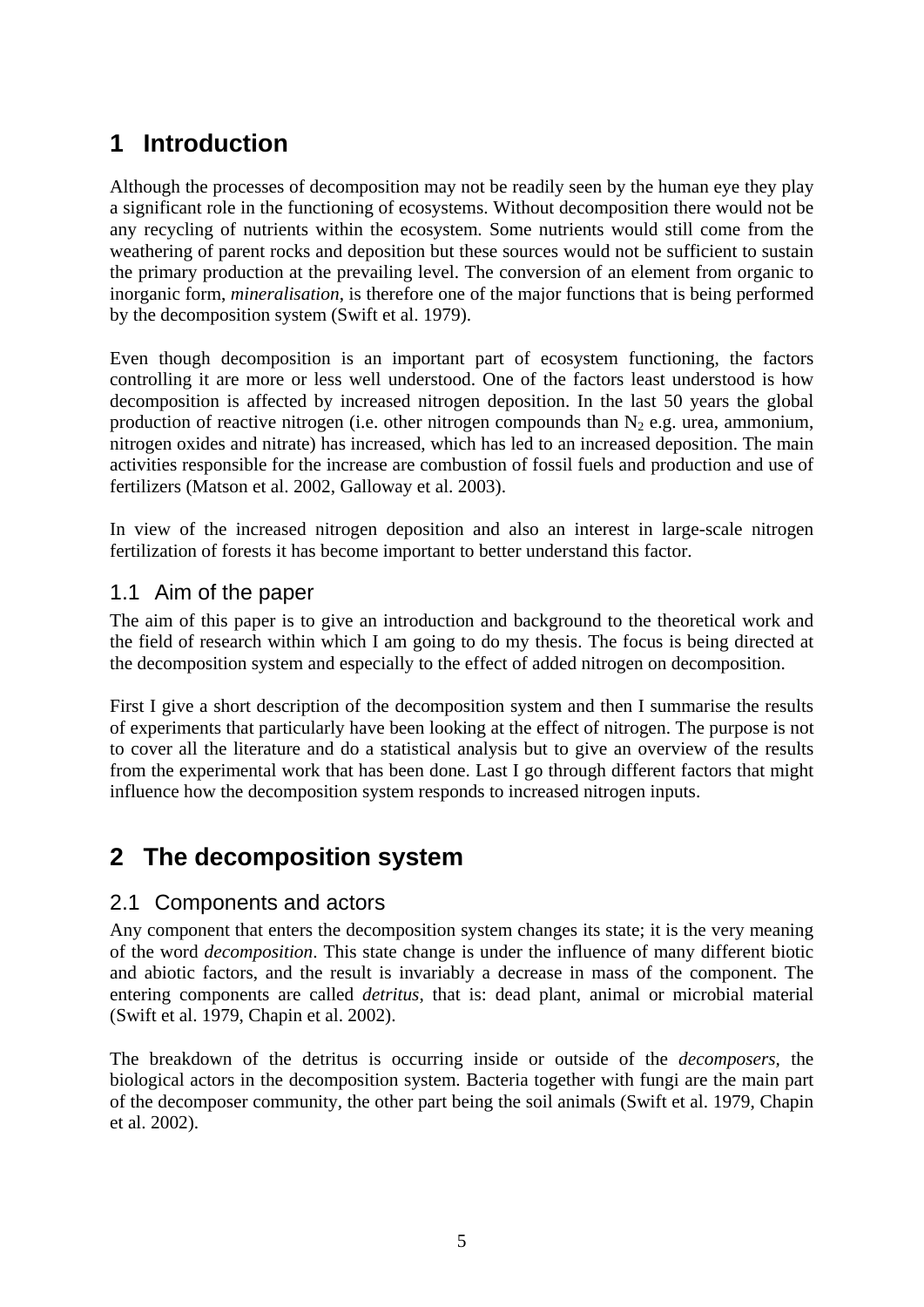#### <span id="page-5-0"></span>2.2 Processes

The state change of the detritus can be either physical or chemical in nature, and it can be described as the effect of one of three different processes, namely: leaching, fragmentation or chemical alteration. The term *leaching* refers to the removal of soluble matter by the action of water; the soluble material is washed into a lower layer of the soil where it can be decomposed further (Swift et al. 1979, Chapin et al. 2002).

Leaching is a physical process and so is also the process *fragmentation*. Fragmentation is the reduction in size of the organic matter and it creates new and additional surfaces for the microorganisms to colonise. The fragmentation process is mostly performed by the soil animals although abiotic factors such as freeze-thaw and wetting-drying cycles also fragment the organic matter (Swift et al. 1979, Chapin et al. 2002).

The third and final process, *chemical alteration*, includes the chemical transformation of organic compounds, usually to less complex ones. This reaction is often mediated by the enzymes of bacteria and fungi, but some spontaneous reactions do also occur (Swift et al. 1979, Chapin et al. 2002).

# **3 Material and methods**

I began the literature study by reading the review article "The effect of added nitrogen on the rate of decomposition of organic matter" by Fog (1988). Then I used the database *Web of Science®* and did a "Cited Reference Search" on that article, that is, I searched the database for articles that had cited the article in question. From the list of results, 80 papers (about one fourth of the list) where chosen to be included in my literature study.

All the 80 papers concern the subject decomposition and 51 of those report some sort of experimental investigation of how nitrogen affects the decomposition rate. In almost all of the experiments the effect of nitrogen has been tested by adding nitrogen, that is, by nitrogen fertilization. Comparisons have been made between fertilized and non-fertilized plots and in some experiments more than one level of fertilizer applications have been used.

The results from the experiments: a positive effect, a negative effect or a zero effect of nitrogen, were then counted and summarised. A positive effect of nitrogen is here the same as an increased decomposition rate, a negative effect of nitrogen means the rate was decreased and if no change in the decomposition rate was observed it is here called a zero effect.

The remaining 29 papers have either examined other factors than nitrogen, have investigated the effect of nitrogen on other aspects than the decomposition rate, or have been reviews or more of a theoretical analysis.

# **4 The effect of nitrogen**

There exist several ways to measure decomposition. In the following sections the mostly used approaches in the articles examined and the results obtained are presented.

In one and the same article results from more than one of the ways of measuring decomposition and results from more than one experiment (e.g. results from different field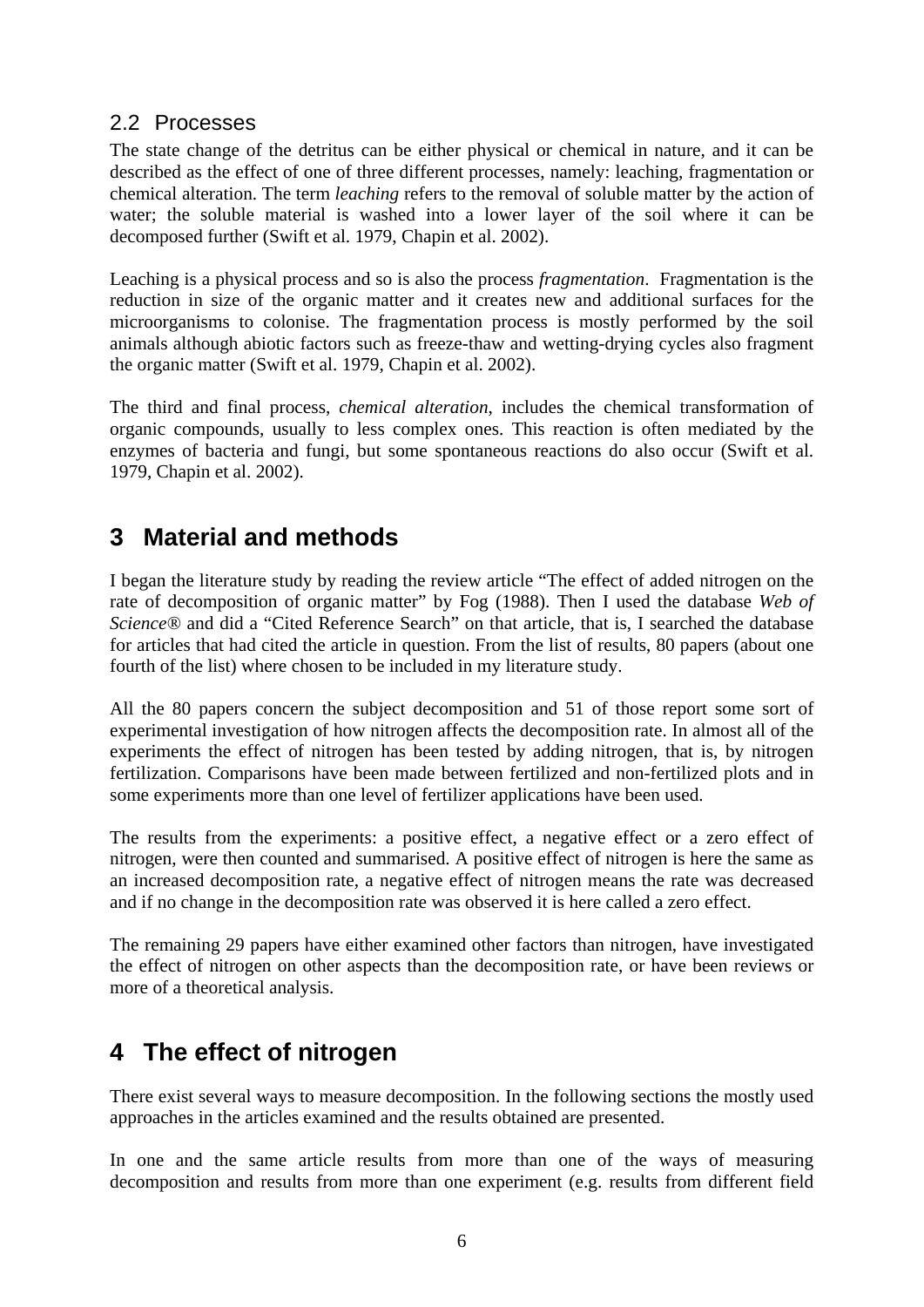<span id="page-6-0"></span>sites) can be reported. Therefore, the total number of observations is larger than the total number of papers.

#### 4.1 Different methods

#### **4.1.1 Mass loss**

When studying the effect of nitrogen on the decomposition system some papers have measured the mass loss, also named the weight loss. Several of them have employed the litterbag technique, first taken in use by Bocock and Gilbert (1957). During and at the end of the experiments the weight of the litter in the litterbags has been measured.

The results, regarding the effect of nitrogen on mass loss, from the different experiments are conflicting [\(Figure 1\)](#page-6-1). Many articles report no effect of nitrogen (e.g. van Vuuren and van der Eerden 1992, Boxman et al. 1998, Hobbie 2005), but some report a positive effect (e.g. Hobbie 2000, Vestgarden 2001), and even a few report a negative effect (e.g. Osono et al. 2006).



<span id="page-6-1"></span>**Figure 1:** *The frequency (%) of reported results regarding the different effect of nitrogen addition on the rate of decomposition, estimated by different methods (n=total number of observations).*

#### **4.1.2 Respiration**

Instead of measuring mass loss, respiration, that is, the production of  $CO<sub>2</sub>$ , has been used as a measure of mass loss. The amount of  $CO<sub>2</sub>$  respired by the decomposers is proportional to the amount of decomposed material. Therefore one can expect that the larger the amount of respired  $CO<sub>2</sub>$ , the faster the decomposition.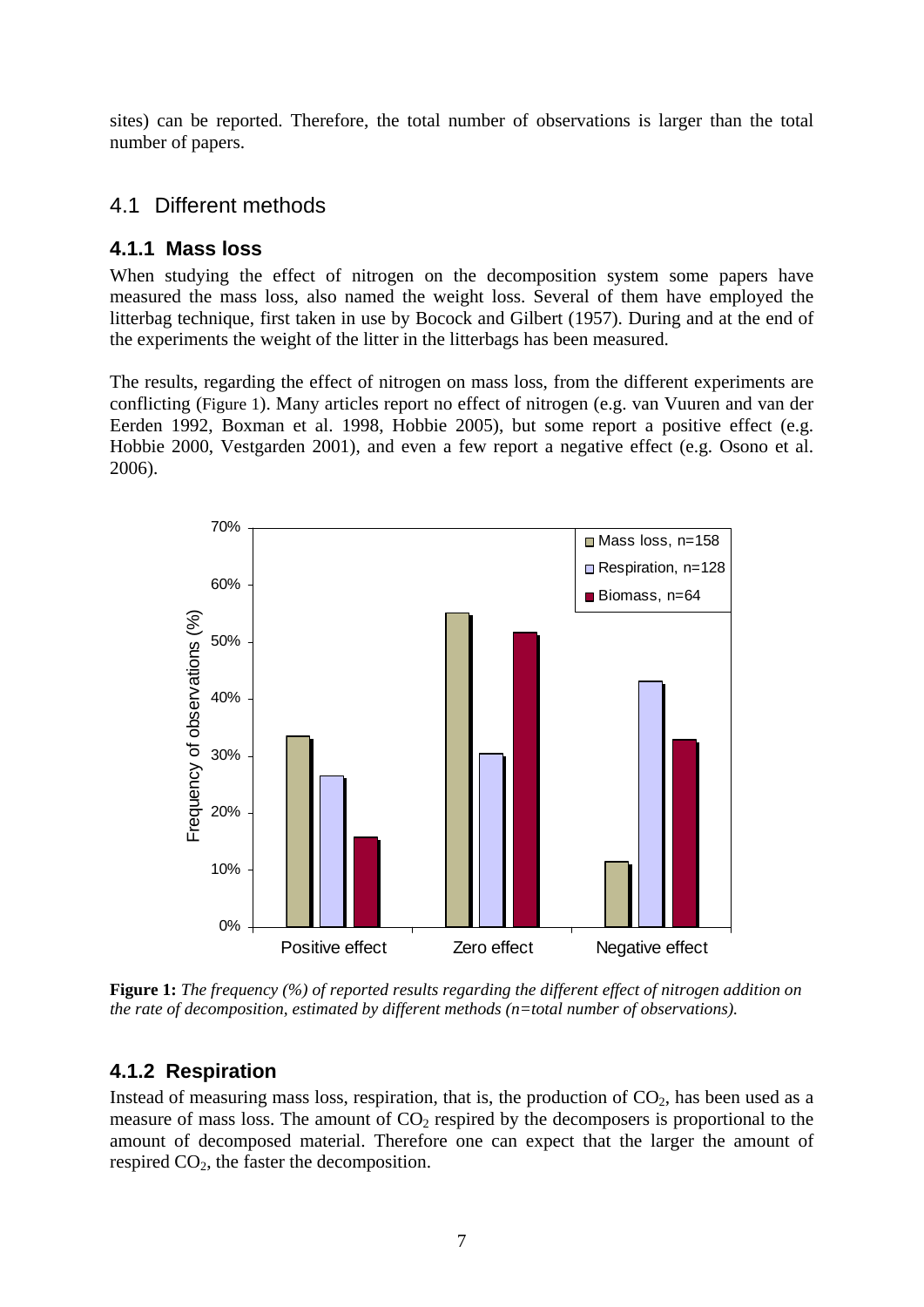<span id="page-7-0"></span>The studied articles report different results of how nitrogen affects the decomposition ([Figure](#page-6-1)  [1](#page-6-1)). It is almost the same number of articles that show a negative effect (e.g. Bowden et al. 2004, Olsson et al. 2005), a positive effect (e.g. Madritch and Hunter 2003, Cleveland and Townsend 2006) and a zero effect of nitrogen (e.g. Micks et al. 2004, Zak et al. 2006).

#### **4.1.3 Biomass**

An alternative approach for determining how decomposition is affected by nitrogen is to measure the effect on the decomposers, that is, the microbial biomass. There exist many methods for measuring soil biomass, for example: the fumigation-incubation method (Jenkinson and Powlson 1976), the fumigation-extraction method (Vance et al. 1987), the use of staining (Ingham and Klein 1984, Stamatiadis et al. 1990), phospholipid fatty acid analysis (White et al. 1979) and the substrate-induced-respiration method (Anderson and Domsch 1978).

Not only did the methods vary, but as in previous sections the results also varied [\(Figure 1\)](#page-6-1). The biomass increased (e.g. Raiesi 2004, Mabuhay et al. 2006), decreased (e.g. Smolander et al. 1994, DeForest et al. 2004b) or was unaffected (e.g. Michel and Matzner 2003, Swanston et al. 2004) by nitrogen additions.

#### **4.1.4 Extracellular enzyme activity**

Another way of measure the effect of nitrogen on decomposition is to measure the extracellular enzyme activity (EEA). In decomposition studies the method of measuring the EEA has been in use since the 1990s and it offers a simple way of obtaining functional information on microbial communities (Sinsabaugh et al. 1991).

Of the 51 papers the total number of papers reporting EEA is 15. Comparing the results from the EEA studies is not an easy task. The papers report the activity of many different enzymes and have not always measured the same enzymes. In so far as the same extracellular enzyme activities have been measured, the results differed both between the papers and within the same paper.

#### 4.2 Different kinds of substrate

The results in [Figure 1](#page-6-1) do not give a clear picture; can we make it clearer? An interesting question is: when measuring decomposition, does it matter if the substrate is litter or if it is soil, or if the litter have been in contact with the soil? What happens if we, instead of the different methods, separate the reported results from [Figure 1](#page-6-1) into measurements made on litter, measurements made on litter where the litter either have been or still is in contact with soil and measurements made on soil? Can any difference in the reported results be seen depending on the kind of substrate?

According to [Figure 2](#page-8-1) a difference can be seen. It seems that for litter and litter-soil the decomposition rate is increased after nitrogen additions, whereas it is decreased when the substrate is soil only. It is possible that the effect of added nitrogen somehow depends on the kind of the substrate.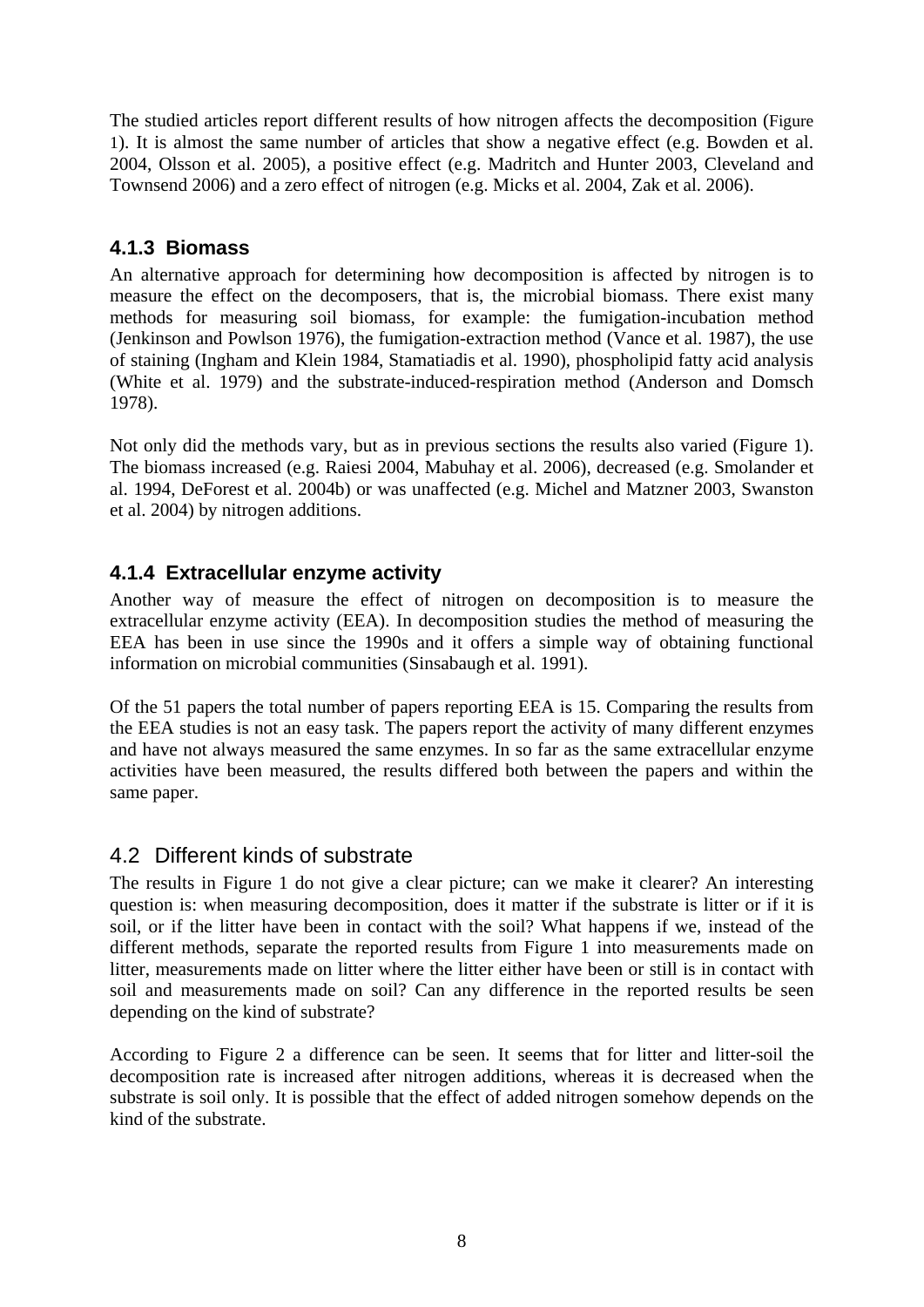<span id="page-8-0"></span>

<span id="page-8-1"></span>**Figure 2:** *The frequency (%) of reported results regarding the different effect of nitrogen addition on the rate of decomposition, separated by different kinds of substrate (n=total number of observations).*

# **5 Interacting factors**

The literature study shows that the effect of nitrogen on the decomposition system varies. Overall, the most frequent observation was a zero-effect of nitrogen addition and a smaller, but almost equal, number of reports demonstrated increasing and decreasing rates of decomposition. The obvious question is then: why is it so? Being able to answer that question is not so obvious. But as been noted in the previous section, one part of an answer is that it has to be one or more additional variables or factors that influence how the effect of nitrogen will be. A new question then arises: which other interacting factors than the kind of substrate can there be?

#### 5.1 Abiotic factors

One possible factor is climate; the experiments have been located in different climate zones. Most of the studied experiments have been performed in the temperate zone, but the boreal and the tropical zone are also included. The climatic variables temperature and precipitation are said to be important regulators of the decomposition processes (Swift et al. 1979), it has been shown that they in general exerts a strong influence on litter decomposition rates (Coûteaux et al. 1995).

However, in a review done by Knorr et al. (2005) the mean annual precipitation and temperature did not interact with nitrogen additions to significantly influence the response of the decomposition system. These authors therefore suggest that climate may not be an important factor when it comes to the controlling effect of nitrogen on decomposition.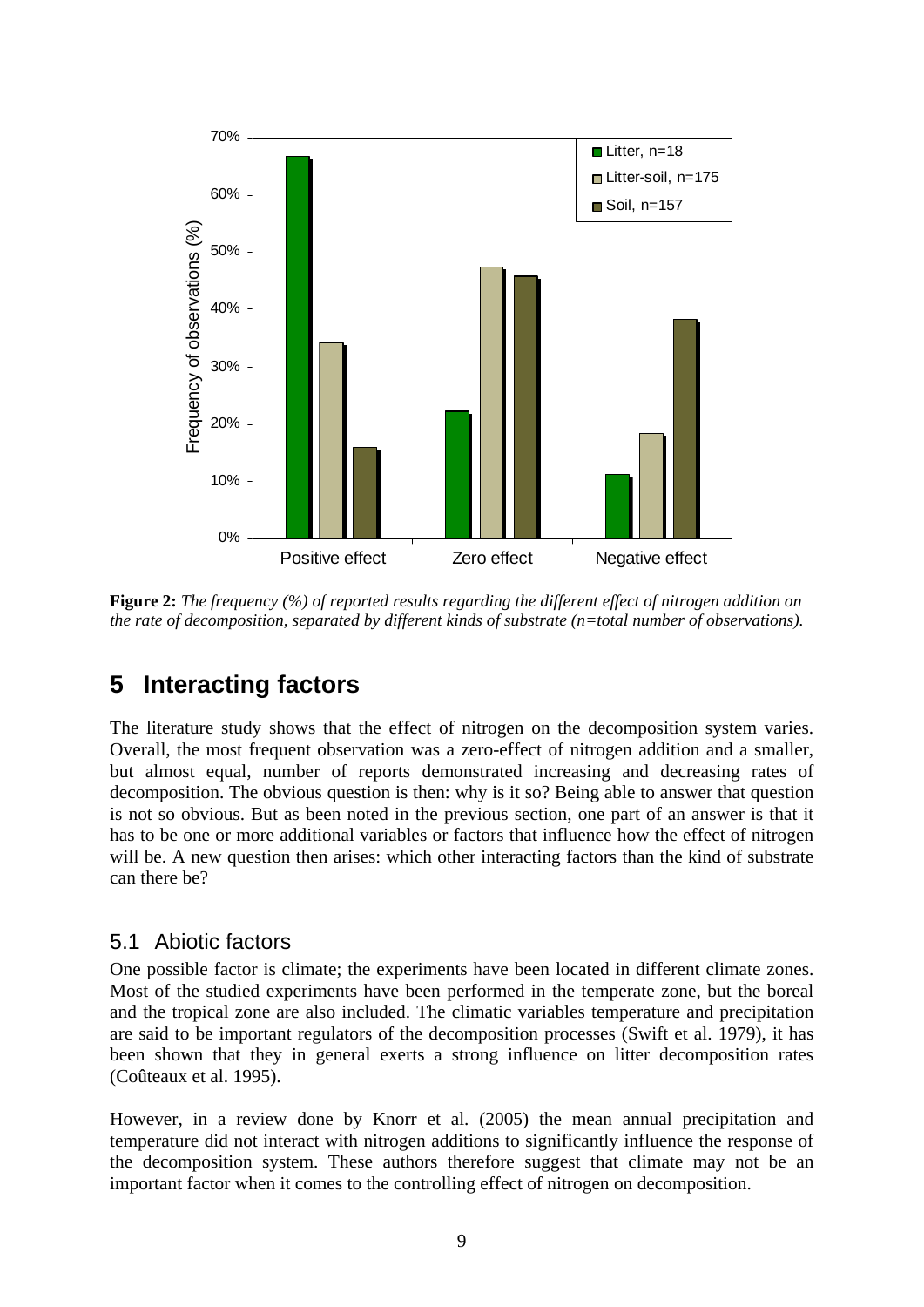<span id="page-9-0"></span>Another possible factor is the nitrogen source, that is, the type of fertilizer used in the experiments. Nitrogen can be added to the soil in different forms and the possibility exists that the type of the nitrogen source could affect the response on decomposition. Still, in the same review as cited above (Knorr et al. 2005), the evidence for fertilizer type influencing the decay response to nitrogen additions was not strong.

Knorr et al. (2005) points out that little consideration has been given to the background levels of atmospheric nitrogen inputs. They found that, besides the amount of nitrogen applied, also the levels of ambient nitrogen deposition influenced the outcome of the experiments. In areas where the ambient nitrogen deposition was high, the environment might already have been altered prior to the experiment. The additional nitrogen might then not have affected the decomposition to the same degree as if the ambient nitrogen deposition would be low.

The same article also states that the length of the measurement period can influence the direction of the decomposition response. Litter that had decomposed in a shorter period of time were stimulated by nitrogen additions while litter that had decomposed in a longer period of time were inhibited by additional nitrogen. Although time seems to be an interacting factor, the mechanisms behind the time factor also need to be elucidated, that is, why the response change direction after a specific time period.

Besides the length of the experiment, one other possible interacting factor is the frequency by which the nitrogen has been applied. In some experiments the nitrogen has been added only once (e.g. Henriksen and Breland 1999, Wang et al. 2004) and in others it has been applied continuously throughout the experiment (e.g. Hobbie 2000, Compton et al. 2004). Also the intervals between applications differed and in some experiments nitrogen has only been applied during the growing season (e.g. DeForest et al. 2004a, Sinsabaugh et al. 2005). Because the frequency of the nitrogen applications differ between experiments it would be interesting to know whether it is an important interacting factor or not.

Other nutrients like for example phosphorus availability could also be an interacting factor. It might not hold the whole answer because there are reports (e.g. Thirukkumaran and Parkinson 2000) of similar response to nitrogen additions with low and high concentration of phosphorus.

#### 5.2 Biotic factors

Of the possible biotic factors, the first factor that comes in mind is the properties of the litter. The experiments have been done at different locations with different types of vegetation, which produce litter with different chemical properties. Fog (1988) and also Knorr et al. (2005) found that nitrogen additions on average stimulated the decomposition of labile litter (i.e. high content of cellulose), whereas the decomposition of recalcitrant litter (i.e. high content of lignin) was suppressed by the higher nitrogen levels.

This phenomenon could also be distinguished in the papers that I have studied, especially in the articles measuring extracellular enzyme activity. Some articles particularly report ecosystem specific results, the EEA varied between different types of forests. For example in forests with litter high in lignin, nitrogen reduced the phenol oxidase activity (a lignindegrading enzyme), whereas in forests with low lignin-containing litter nitrogen increased the phenol oxidase activity (Waldrop et al. 2004a, Waldrop et al. 2004b, Waldrop and Zak 2006).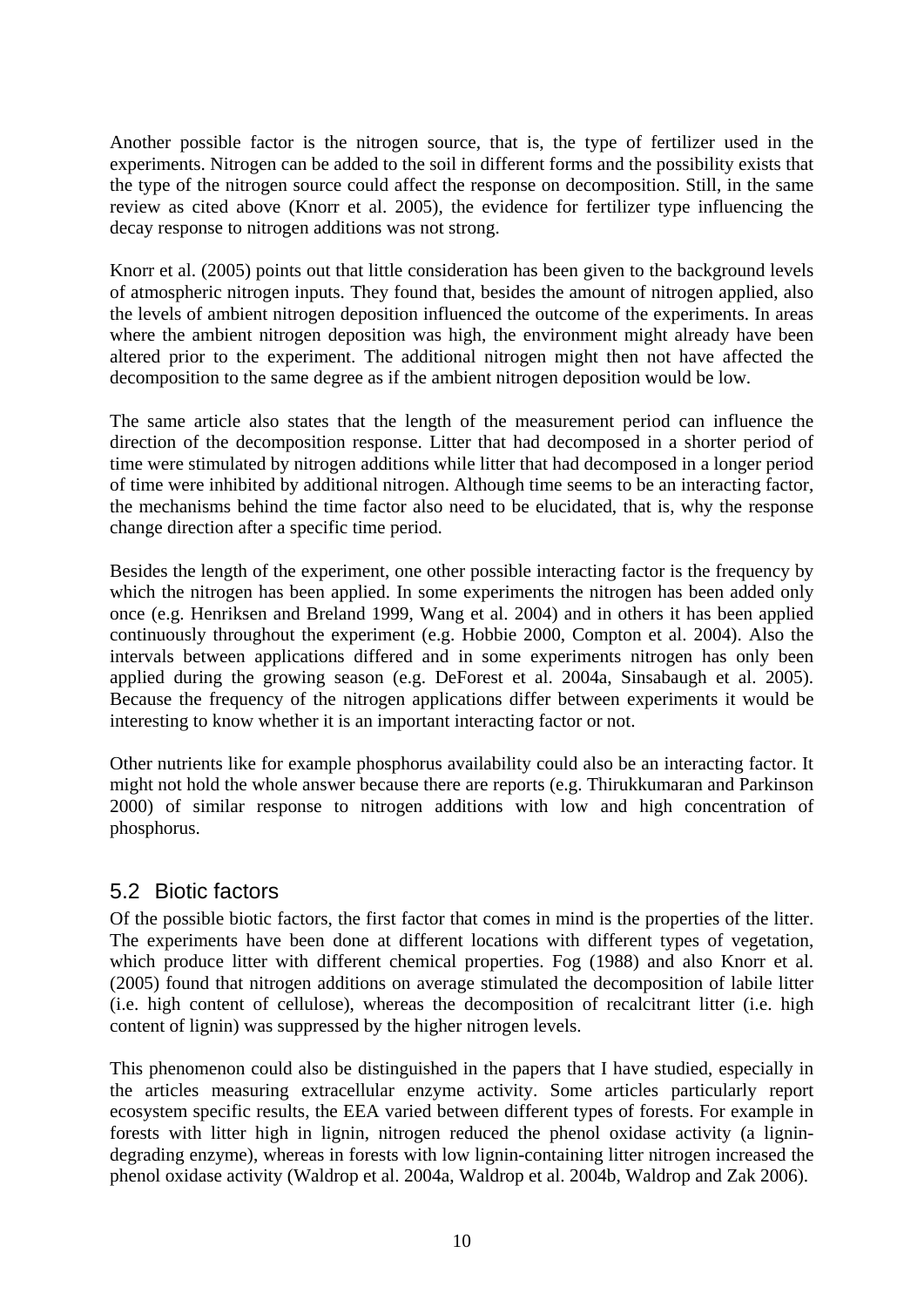<span id="page-10-0"></span>Equal results as the above hold when litters with different lignin content have been collected and then placed to decompose in the same type of forest; the phenol oxidase activity was reduced by nitrogen in the cases where the litter had high lignin content and vice versa (Carreiro et al. 2000, Sinsabaugh et al. 2002). These articles also show an increased activity of cellulose degrading enzymes by nitrogen amendments, especially for low lignin-containing litter.

It seems that litter quality may in part explain the differential response to nitrogen additions, but as with the time factor one would also like to know the underlying mechanisms. What makes the decomposition go faster when nitrogen is added to easily degradable litter, but slower when the litter contains more recalcitrant substances like lignin? I have not found a complete answer to that question.

The last possible factor I will mention is in fact many factors; the decomposers themselves. They are the big actor in the decomposition system and they are different in their ways of degrading the detritus. Changes in the microbial community after nitrogen additions have been observed (Compton et al. 2004, Waldrop et al. 2004a). A shift in the microbial community might also imply that the functioning or properties of the community has changed. This means that the decomposition can operate differently, slower or faster, after than before the nitrogen was added.

Hence, the response of the nitrogen additions may depend on the properties of the original decomposer community and in what way they are changed. Ågren et al. (2001) have distinguished three decomposer properties that each affects the decomposition rate in a specific way. These properties are: decomposer growth rate, decomposer efficiency (production-to-assimilation ratio) and rate of quality decrease (when decomposers transform one substrate into another). Thus, the possible interacting factor is the change in decomposer properties which follows the shift in decomposer community.

# **6 Conclusion**

The effect of nitrogen on the decomposition system varies in direction; positive, negative and no effect have been reported. There appears to be one or more factors that interact with the nitrogen factor which then leads to differing responses of the decomposition system. In this paper different possible interacting factors have been identified. The ones with most support so far seem to be the length of the observation period and the kind and quality of the substrate; although the others should not be forgotten and should be investigated further.

Many experiments have been made, and many more could and should be made. However, in experimental work it is hard to have all the different variables under control. Therefore, more theoretical work could be helpful in the further investigation of the effect of nitrogen on the decomposition system.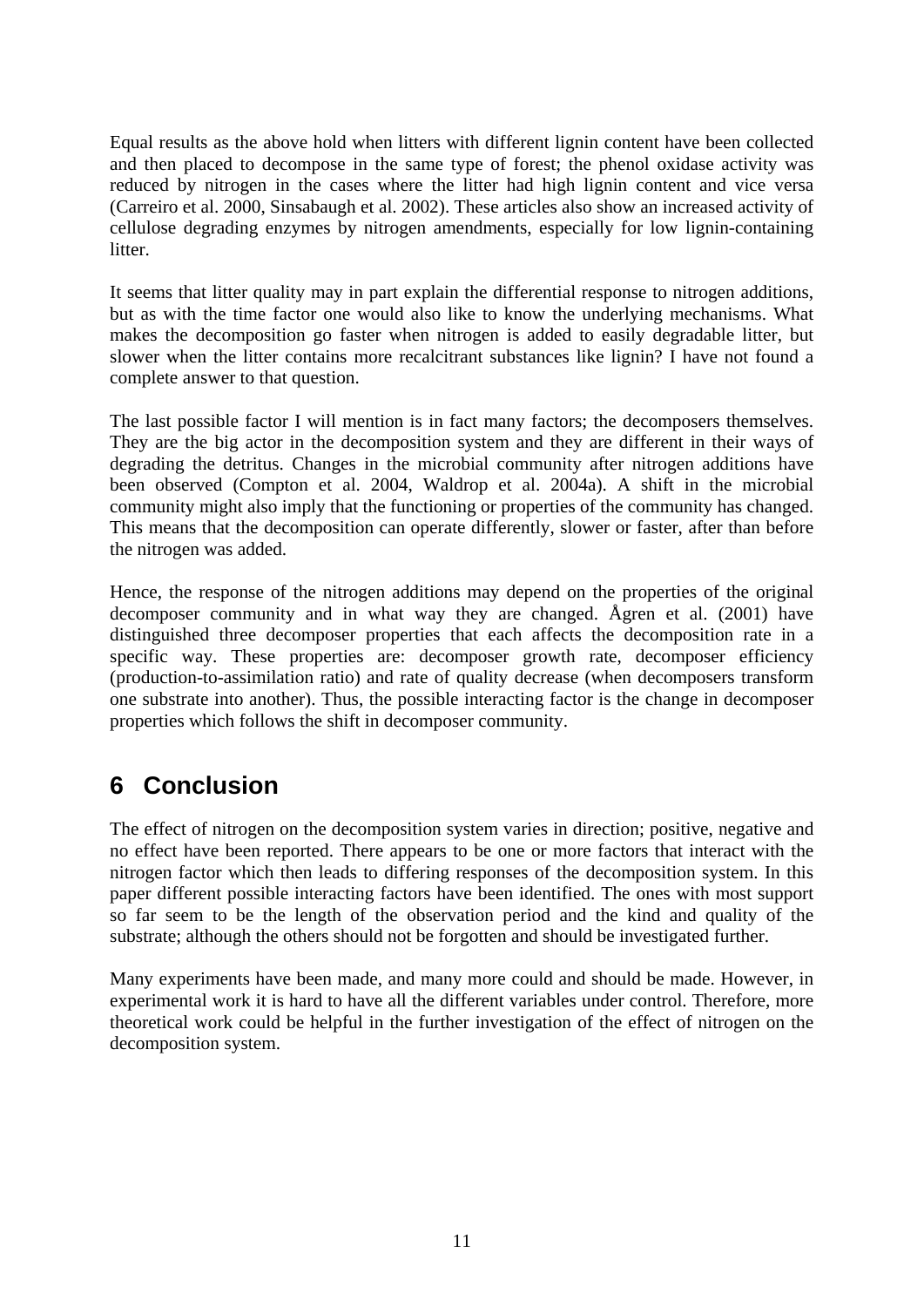### <span id="page-11-0"></span>**7 References**

- Ågren, G. I., E. Bosatta, and A. H. Magill. 2001. Combining theory and experiment to understand effects of inorganic nitrogen on litter decomposition. Oecologia **128**:94-98.
- Anderson, J. P. E., and K. H. Domsch. 1978. A physiological method for the quantitative measurement of microbial biomass in soils Soil Biology & Biochemistry **10**:215-221.
- Bocock, K. L., and O. J. W. Gilbert. 1957. The disappearance of leaf litter under different woodland conditions. Plant & Soil **9**:179-185.
- Bowden, R. D., E. Davidson, K. Savage, C. Arabia, and P. Steudler. 2004. Chronic nitrogen additions reduce total soil respiration and microbial respiration in temperate forest soils at the Harvard Forest. Forest Ecology and Management **196**:43-56.
- Boxman, A. W., K. Blanck, T. E. Brandrud, B. A. Emmett, P. Gundersen, R. F. Hogervorst, O. J. Kjonaas, H. Persson, and V. Timmermann. 1998. Vegetation and soil biota response to experimentally-changed nitrogen inputs in coniferous forest ecosystems of the NITREX project. Forest Ecology and Management **101**:65-79.
- Carreiro, M. M., R. L. Sinsabaugh, D. A. Repert, and D. F. Parkhurst. 2000. Microbial enzyme shifts explain litter decay responses to simulated nitrogen deposition. Ecology **81**:2359-2365.
- Chapin, F. S., III, P. A. Matson, and H. A. Mooney. 2002. Principles of terrestrial ecosystem ecology. Springer Science+Business Media, Inc., New York.
- Cleveland, C. C., and A. R. Townsend. 2006. Nutrient additions to a tropical rain forest drive substantial soil carbon dioxide losses to the atmosphere. Proceedings of the National Academy of Sciences of the United States of America **103**:10316-10321.
- Compton, J. E., L. S. Watrud, L. A. Porteous, and S. DeGrood. 2004. Response of soil microbial biomass and community composition to chronic nitrogen additions at Harvard forest. Forest Ecology and Management **196**:143-158.
- Coûteaux, M. M., P. Bottner, and B. Berg. 1995. Litter Decomposition, Climate and Litter Quality. Trends in Ecology & Evolution **10**:63-66.
- DeForest, J. L., D. R. Zak, K. S. Pregitzer, and A. J. Burton. 2004a. Atmospheric nitrate deposition and the microbial degradation of cellobiose and vanillin in a northern hardwood forest. Soil Biology & Biochemistry **36**:965-971.
- DeForest, J. L., D. R. Zak, K. S. Pregitzer, and A. J. Burton. 2004b. Atmospheric nitrate deposition, microbial community composition, and enzyme activity in northern hardwood forests. Soil Science Society of America Journal **68**:132-138.
- Fog, K. 1988. The effect of added nitrogen on the rate of decomposition of organic matter. Biological Reviews of the Cambridge Philosophical Society **63**:433-462.
- Galloway, J. N., J. D. Aber, J. W. Erisman, S. P. Seitzinger, R. W. Howarth, E. B. Cowling, and B. J. Cosby. 2003. The nitrogen cascade. Bioscience **53**:341-356.
- Henriksen, T. M., and T. A. Breland. 1999. Nitrogen availability effects on carbon mineralization, fungal and bacterial growth, and enzyme activities during decomposition of wheat straw in soil. Soil Biology & Biochemistry **31**:1121-1134.
- Hobbie, S. E. 2000. Interactions between litter lignin and soil nitrogen availability during leaf litter decomposition in a Hawaiian Montane forest. Ecosystems **3**:484-494.
- Hobbie, S. E. 2005. Contrasting effects of substrate and fertilizer nitrogen on the early stages of litter decomposition. Ecosystems **8**:644-656.
- Ingham, E. R., and D. A. Klein. 1984. Soil fungi: Relationships between hyphal activity and staining with fluorescein diacetate. Soil Biology & Biochemistry **16**:273-278.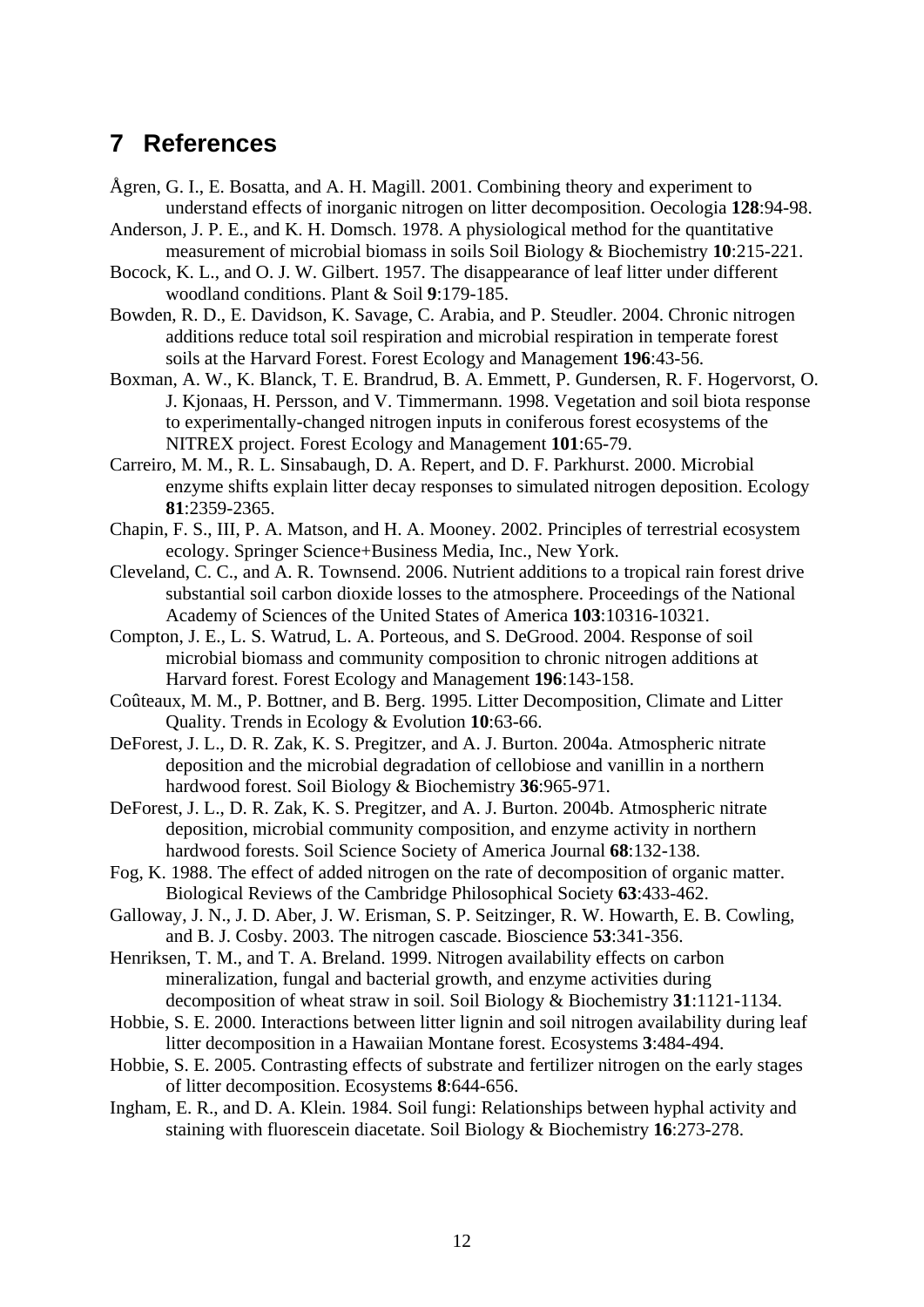- Jenkinson, D. S., and D. S. Powlson. 1976. Effects of biocidal treatments on metabolism in soil. V. A method for measuring soil biomass. Soil Biology & Biochemistry **8**:209- 213.
- Knorr, M., S. D. Frey, and P. S. Curtis. 2005. Nitrogen additions and litter decomposition: A meta-analysis. Ecology **86**:3252-3257.
- Mabuhay, J. A., N. Nakagoshi, and Y. Isagi. 2006. Microbial responses to organic and inorganic amendments in eroded soil. Land Degradation & Development **17**:321-332.
- Madritch, M. D., and M. D. Hunter. 2003. Intraspecific litter diversity and nitrogen deposition affect nutrient dynamics and soil respiration. Oecologia **136**:124-128.
- Matson, P., K. A. Lohse, and S. J. Hall. 2002. The globalization of nitrogen deposition: Consequences for terrestrial ecosystems. Ambio **31**:113-119.
- Michel, K., and E. Matzner. 2003. Response of enzyme activities to nitrogen addition in forest floors of different C-to-N ratios. Biology and Fertility of Soils **38**:102-109.
- Micks, P., J. D. Aber, R. D. Boone, and E. A. Davidson. 2004. Short-term soil respiration and nitrogen immobilization response to nitrogen applications in control and nitrogenenriched temperate forests. Forest Ecology and Management **196**:57-70.
- Olsson, P., S. Linder, R. Giesler, and P. Högberg. 2005. Fertilization of boreal forest reduces both autotrophic and heterotrophic soil respiration. Global Change Biology **11**:1745- 1753.
- Osono, T., S. Hobara, K. Koba, and K. Kameda. 2006. Reduction of fungal growth and lignin decomposition in needle litter by avian excreta. Soil Biology & Biochemistry **38**:1623-1630.
- Raiesi, F. 2004. Soil properties and N application effects on microbial activities in two winter wheat cropping systems. Biology and Fertility of Soils **40**:88-92.
- Sinsabaugh, R. L., R. K. Antibus, and A. E. Linkins. 1991. An enzymatic approach to the analysis of microbial activity during plant litter decomposition. Agriculture Ecosystems & Environment **34**:43-54.
- Sinsabaugh, R. L., M. M. Carreiro, and D. A. Repert. 2002. Allocation of extracellular enzymatic activity in relation to litter composition, N deposition, and mass loss. Biogeochemistry **60**:1-24.
- Sinsabaugh, R. L., M. E. Gallo, C. Lauber, M. P. Waldrop, and D. R. Zak. 2005. Extracellular enzyme activities and soil organic matter dynamics for northern hardwood forests receiving simulated nitrogen deposition. Biogeochemistry **75**:201-215.
- Smolander, A., A. Kurka, V. Kitunen, and E. Malkonen. 1994. Microbial biomass C and N, and respiratory activity in soil of repeatedly limed and N-fertilized and P-fertilized Norway spruce stands. Soil Biology & Biochemistry **26**:957-962.
- Stamatiadis, S., J. W. Doran, and E. R. Ingham. 1990. Use of staining and inhibitors to separate fungal and bacterial activity in soil. Soil Biology & Biochemistry **22**:81-88.
- Swanston, C., P. S. Homann, B. A. Caldwell, D. D. Myrold, L. Ganio, and P. Sollins. 2004. Long-term effects of elevated nitrogen on forest soil organic matter stability. Biogeochemistry **70**:227-250.
- Swift, M. J., O. W. Heal, and J. M. Anderson. 1979. Decomposition in terrestrial ecosystems. Blackwell Scientific Publications, Oxford.
- Thirukkumaran, C. M., and D. Parkinson. 2000. Microbial respiration, biomass, metabolic quotient and litter decomposition in a lodgepole pine forest floor amended with nitrogen and phosphorous fertilizers. Soil Biology & Biochemistry **32**:59-66.
- Waldrop, M. P., and D. R. Zak. 2006. Response of oxidative enzyme activities to nitrogen deposition affects soil concentrations of dissolved organic carbon. Ecosystems **9**:921- 933.